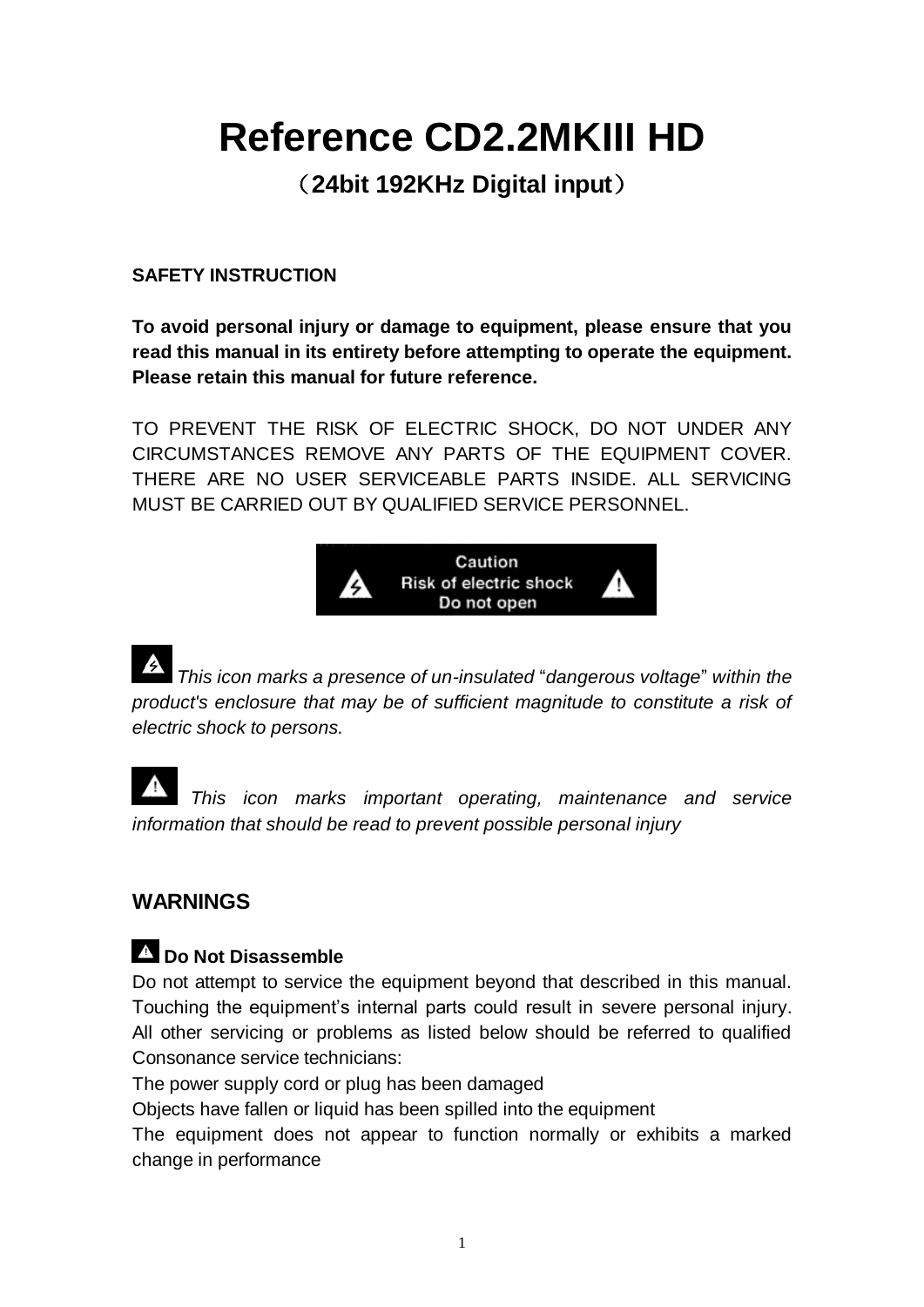The equipment has been dropped or the enclosure damaged

Do not under any circumstances allow anyone to modify your Consonance equipment without first checking with Opera Audio, your dealer, or your distributor. Unauthorized modifications will invalidate your guarantee.

# **Power Source**

The equipment should be connected to a power supply only of the type described in this manual or as marked on the equipment.

### **Grounding or Polarization**

Power supply cords should be routed so that they are not likely to be walked on or pinched by items placed upon or against them, paying particular attention to cords and plugs, convenience receptacles, and the point where they exit from the amplifier.

# **Ventilation**

The equipment should be situated so that its location or position does not interfere with its proper ventilation.

The equipment must not be placed on bed, sofa, or similar surfaces, that may block the ventilation openings,

The equipment must not be placed in a built-in installation, such as a bookcase or cabinet that may impede the flow of air.

The equipment should be situated away from heat sources such as radiators, heat register, stoves, or other electronic appliances that produce heat. This equipment is not intended for commercial use.

# **Water and Moisture**

The equipment should not be used near water, e.g., near a bathtub, washbowl, kitchen sink, laundry tub, in a wet basement, or near a swimming pool etc. Similarly, do not placed objects filled with liquid, such as vases on top of the equipment.

# **Lighting**

Consonance hi-fi system can be damaged by lightning. Power amplifiers are particularly at risk and therefore should be turned off when there is risk of lightning strike. For complete protection all mains plugs and any aerial cables should be disconnected when not in use.

# **Power Lines**

In case of connecting a tuner, an outdoor antenna should be located away from power lines. If an outside antenna is connected to the system, be sure the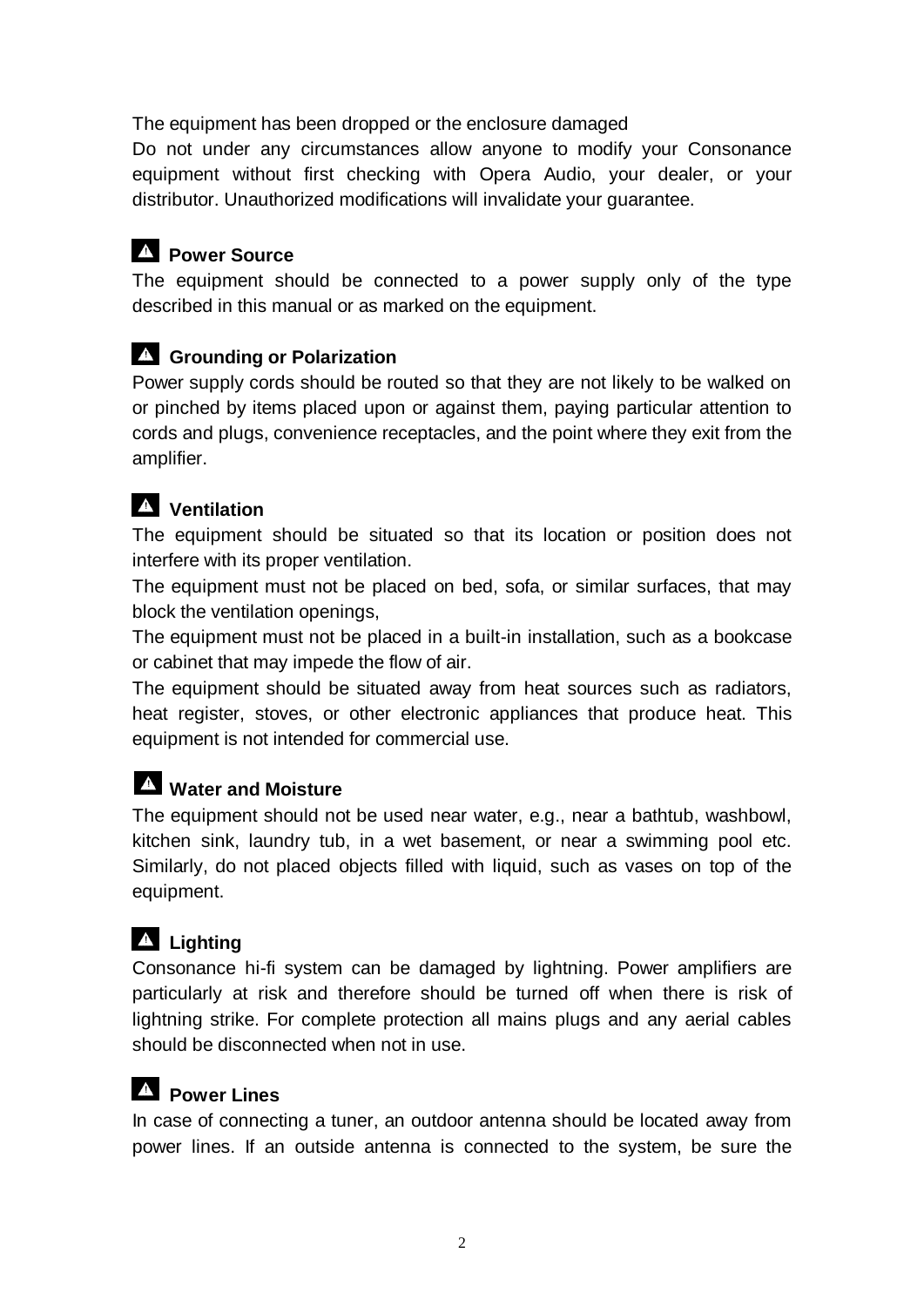antenna is grounded so as to provide some protection against voltage surges and built up of static charges.

# **Cleaning**

Never clean with furniture polish, benzene, or volatile liquids. Dust periodically with a clean, soft paint brush. Fingerprints can be removed with a moist polishing cloth.

# **GENERAL TIPS**



The CD player has only two knobs. The knob on the left hand side of the front panel has 2 function, the right one has 4 function.

#### **Power on / off**

The CD-player is switched on by lifting the **bottom** of the knob on the left hand side of the front panel using a finger. By lifting the same position of this knob one more time the power is switched off.



When power is switched on.After about 40 seconds **the RCA output active**.

**Note: It takes about 1 minute for the 6H30 tube to reach its normal operating point, and only slight sonic improvement will be noticed after 5 minutes.**

#### **Open / Close**

Pushing down the **top** of the knob on the left hand side of the front panel using a finger will open the CD tray loader, and the CD can be placed in the tray. To close the CD tray loader, push down the same position of the knob one more time.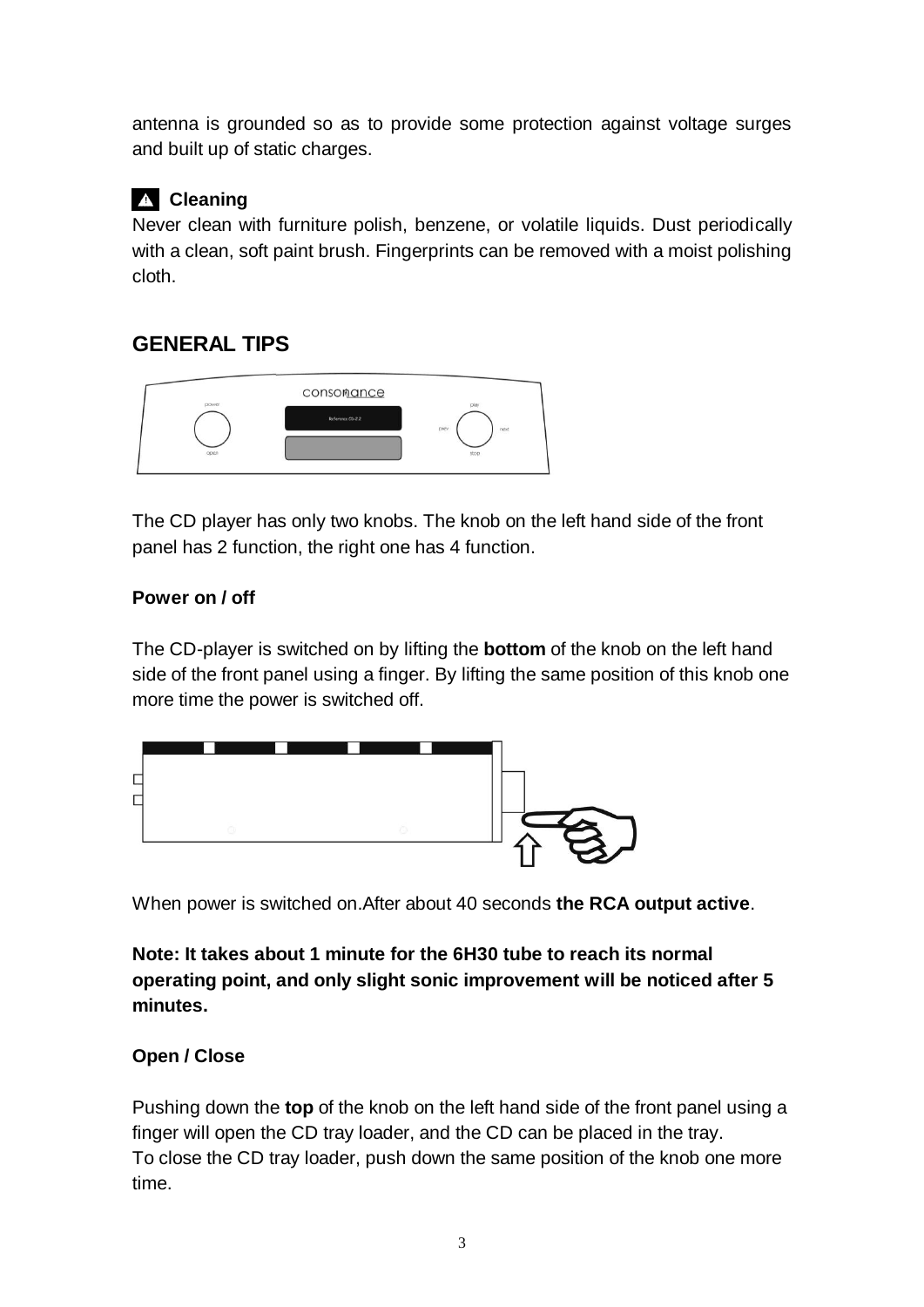The CD tray loader can also be closed by pushing the tray loader gently inwards.



#### **Play / Pause**

Lifting up the **bottom** of the knob on the right hand side of the front panel using a finger makes the player start playing. If the **bottom** of the knob is lifted up when a track is playing the player will go into pause mode. One more lift up at the same position of the knob and the player will start playing again from the same position on the CD. The pause function is indicated by the display flashing the track and time when the pause was selected.



#### **Stop**

Pushing down the **top** of the knob on the right hand side of the front panel using a finger makes the player stop playing the CD.



#### **Next track**

Pushing rightward the **middle left** knob on the right hand side of the front panel makes the player jump to the next track on the CD. For every time this action is done the player will move one track forward.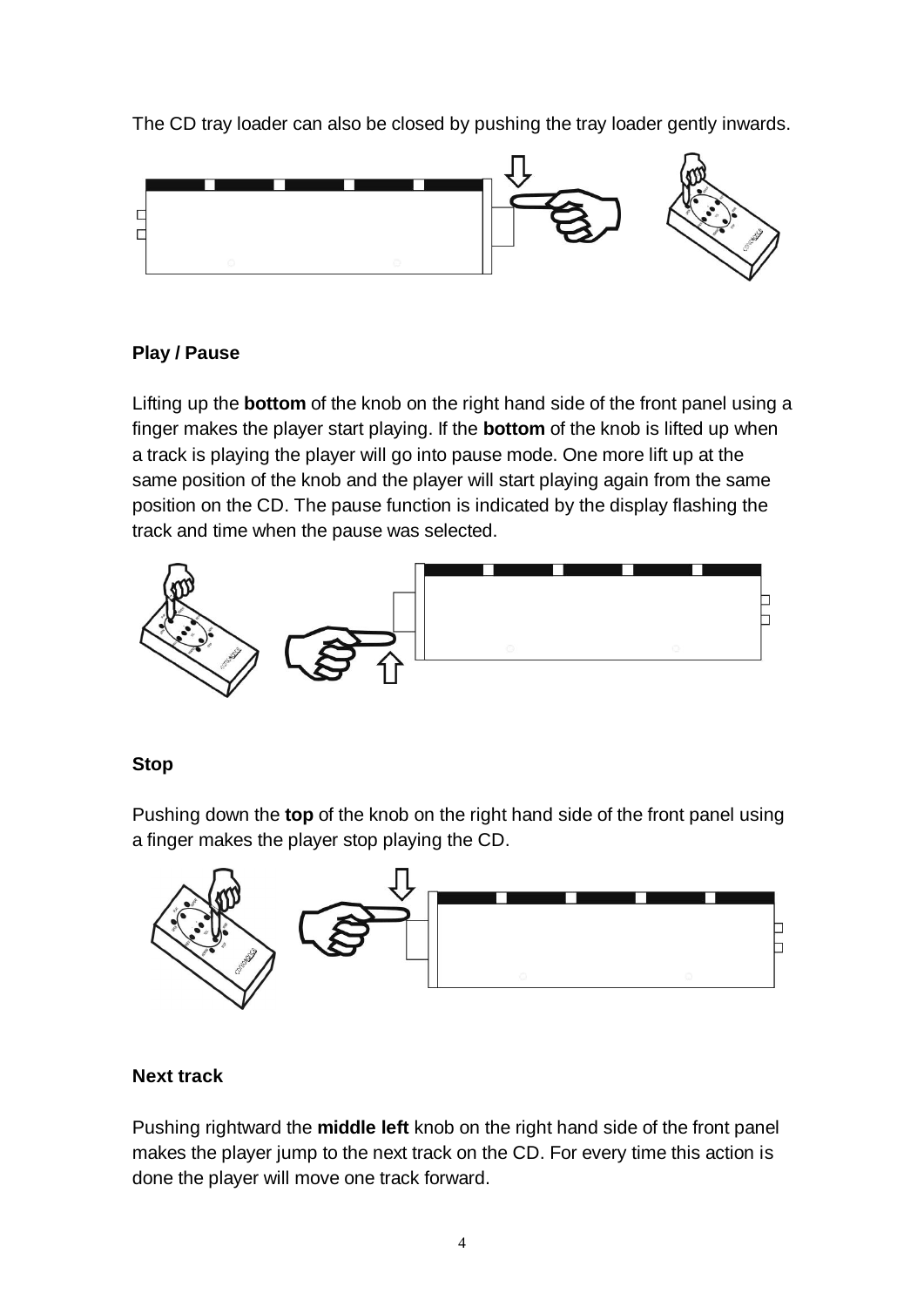

#### **Previous track**

Pushing leftward the **middle right** knob on the right hand side of the front panel using a finger makes the player jump to the beginning of the track that is playing. For every time this action is done the track playing will move one track backwards.



#### **REMOTE CONTROL**

The Consonance Reference CD2.2MKIII HD can be controlled by remote control. Like other Hi-End products, the number of buttons on the remote is kept to a minimum. The remote control uses two 1.5-volt LR03 AAA batteries.

$$
\begin{array}{c}\n\hline\n\text{10.6}\n\end{array}
$$
\n
$$
\begin{array}{c}\n\hline\n\text{20.6}\n\end{array}
$$
\n
$$
\begin{array}{c}\n\hline\n\text{30.6}\n\end{array}
$$
\n
$$
\begin{array}{c}\n\hline\n\text{40.0}\n\end{array}
$$
\n
$$
\begin{array}{c}\n\hline\n\text{50.0}\n\end{array}
$$
\n
$$
\begin{array}{c}\n\hline\n\text{60.0}\n\end{array}
$$
\n
$$
\begin{array}{c}\n\hline\n\text{60.0}\n\end{array}
$$
\n
$$
\begin{array}{c}\n\hline\n\text{60.0}\n\end{array}
$$
\n
$$
\begin{array}{c}\n\hline\n\text{60.0}\n\end{array}
$$

**Additional functions available on the remote control**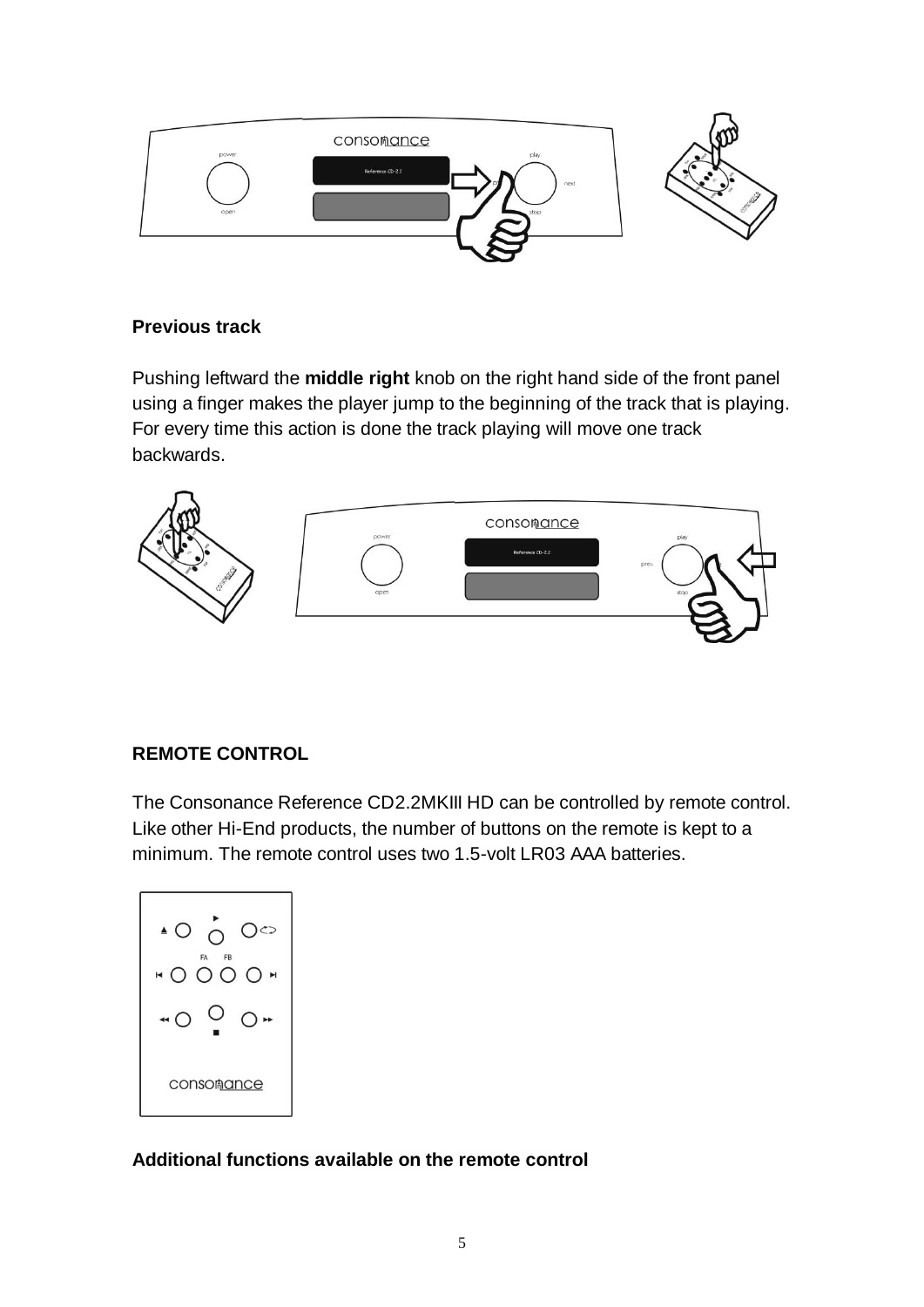By using the Consonance Remote control the functions search ( $\rightarrow$ , $\rightarrow$ ) and ,**FA**,**FB** can be selected.

#### **fast forward**

Searching fast forward is selected by holding down the  $\rightarrow$  button on the remote control. The search speed will start slow and will increase to high after some seconds.

#### **fast backward**

Searching fast backwards is selected by holding down the button on the remote control. The search speed will start slow and will increase to high after some seconds.

#### **Repeat CD**

To repeat the complete CD, press the  $\leq$  button once. "**r d**" will be displayed in the display.

#### **Repeat track**

To repeat the track playing, press the  $\leq$  button twice. "**r** t" will be displayed for two seconds in the display

#### **Cancel repeat**

.

.

To cancel repeat, press the  $\leq$  button third. Nothing in the display

#### **Repeat CD**

To repeat the complete CD, press the  $\leq$  button once. "**r d**" will be displayed in the display.

#### **Repeat track**

To repeat the track playing, press the  $\leq$  button twice. "**r** t" will be displayed for two seconds in the display

#### **Cancel repeat**

To cancel repeat, press the  $\leq$  button third. Nothing in the display

#### **Volume+**

Let output level up is selected by holding down the **FB** button on the remote control.







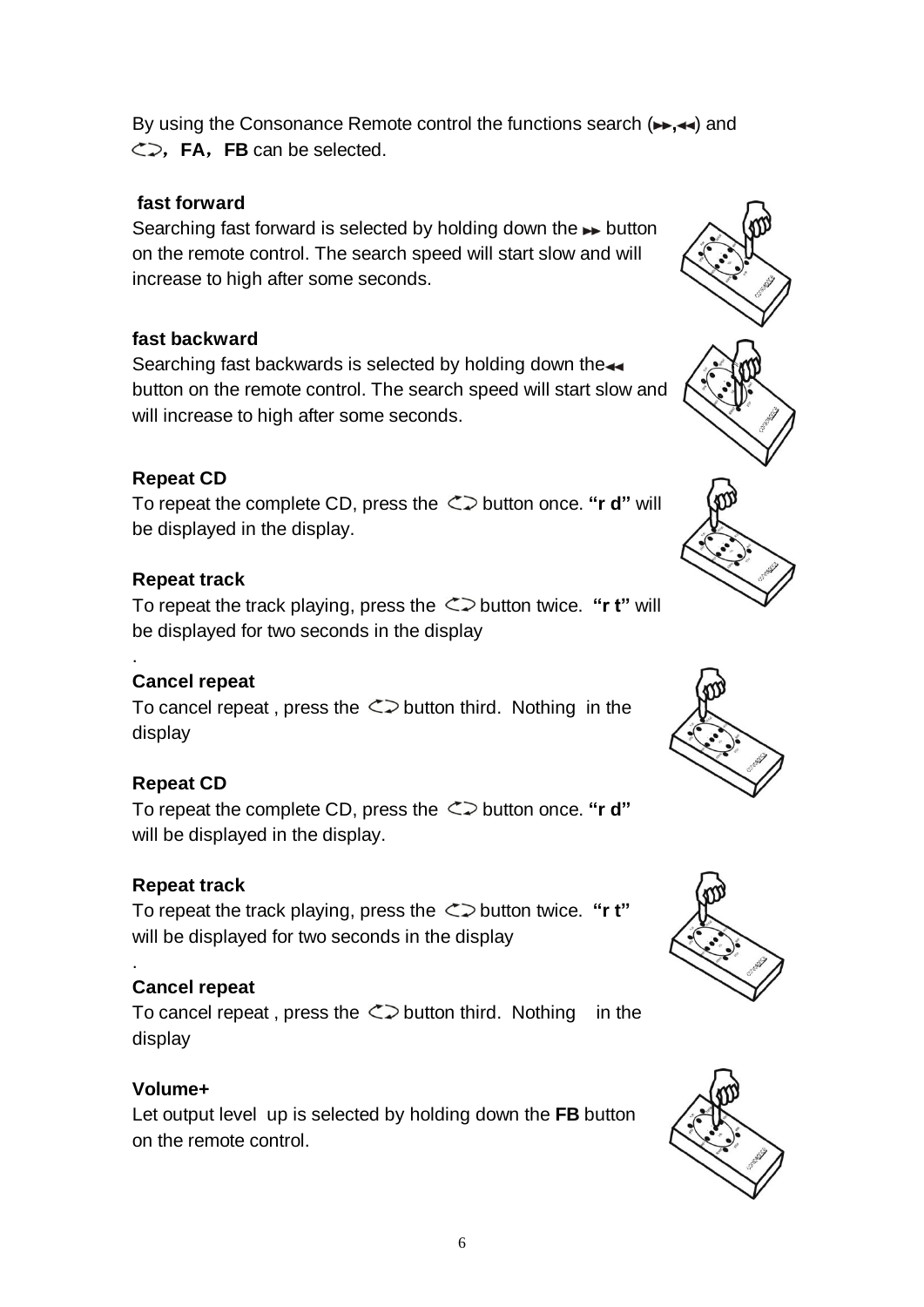#### **Volume-**

Let output level down is selected by holding down the **FA** button on the remote control.

**Back panel of CD-player from left to right the connectors are :**



AC Power connection 240V / 230V / 220V / 115V / 100V AC dependent on country.Digital input/CD select(The switch on the back can change the CD and Digital input function). Co-axial and Optical/Tos-link digital input.Digital output Phono/RCA .Unbalanced vacuum tube outputs Phono/RCA right/left.Balanced signal outputs XLR right/left

We recommend to connect signal cables to the CD-player when the CD-player and all the other units of the audio system is switched off.

The CD-player has two types of analog audio outputs: unbalanced (vacuum tube) audio signal with RCA plugs (phono plugs) and true balanced audio signal with XLR plugs (pin 2 is positive phase, pin 3 is negative phase and pin 1 is chassis earth).

The CD-player has got one RCA standard SPDIF digital audio output. Digital signal level is 0.5Vpp when terminated in 75 ohm load. This is the standard load impedance of external DAC's and other recording equipment.

The CD-player has got one RCA standard co-axial and optical digital input. When the switchs on the digital input ,the CD-player becomes a DAC.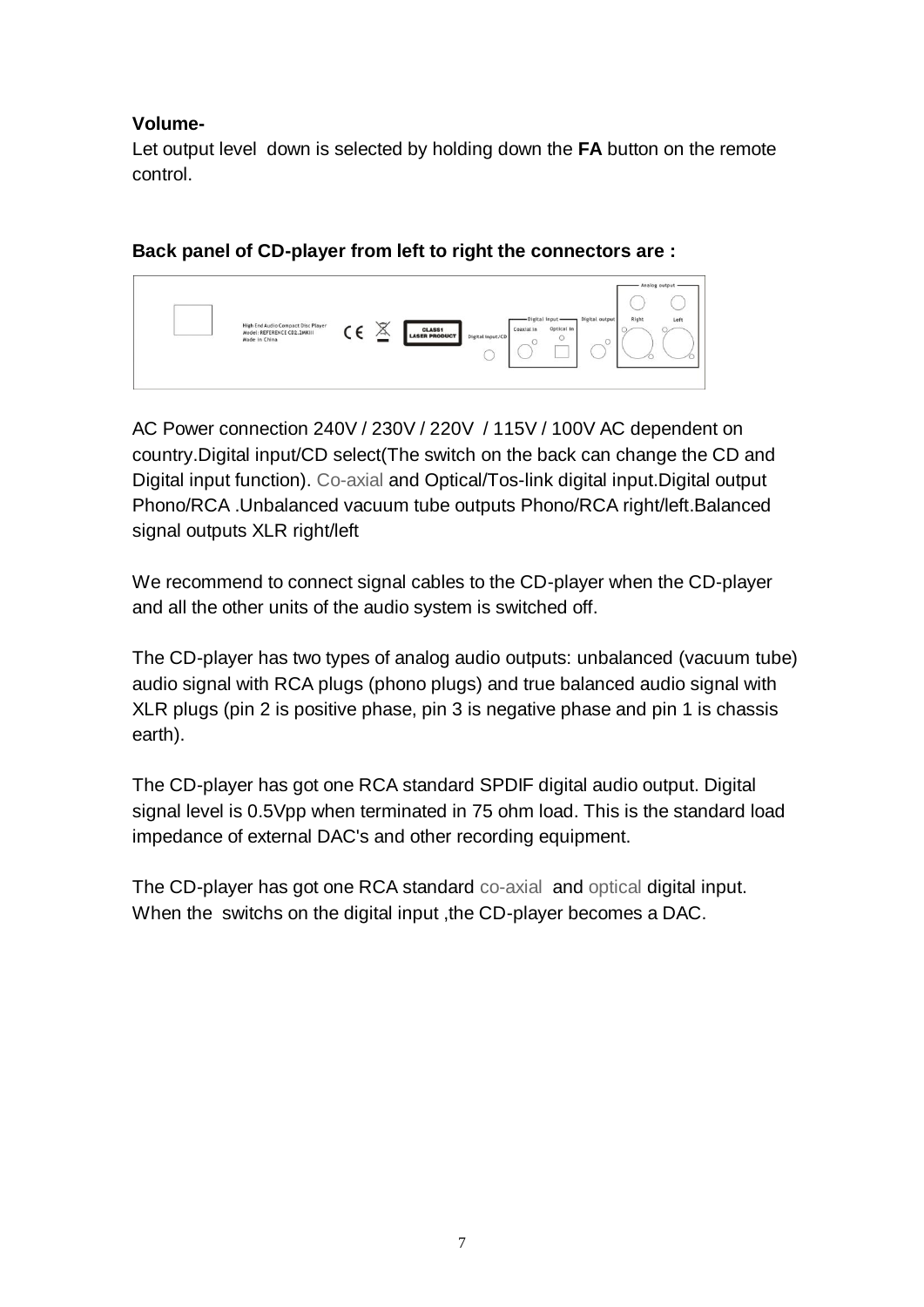# **TECHNICAL SPECIFICATIONS**

| DAC resolution          | 24 bit 192KHz multilevel sigma-delta with Asynchronous                 |
|-------------------------|------------------------------------------------------------------------|
| upsampling              |                                                                        |
|                         | 0dBFS signal output 2.3V RMS (RCA), 4.6V (XLR)                         |
| <b>Output Terminals</b> | Gold plated Tube RCA unbalanced and gold plated XLR                    |
| balanced                |                                                                        |
|                         | Frequency response Less than +/- 0.1 dB deviation 20Hz-20kHz           |
|                         | Signal-to-noise ratio More than 110dB (XLR output)                     |
|                         | Signal-to-noise ratio More than 100dB (Vacuum tube RCA output)         |
| Distortion (XLR)        | Less than 0.0025%                                                      |
| Distortion (RCA)        | Less than 0.03%                                                        |
| <b>Remote Control</b>   | Philips RC-5 compatible IR system 36kHz modulation                     |
| frequency               |                                                                        |
| Vacuum tube             | Sovtek 6H30 x1                                                         |
|                         | Dimensions / Weight 12cm x 43cm x 33cm (HxWxD) / 16kg (wood top panel) |
| Dimensions / Weight     | 12cm x 43cm x 33cm (HxWxD) / 18kg (Metal top panel)                    |